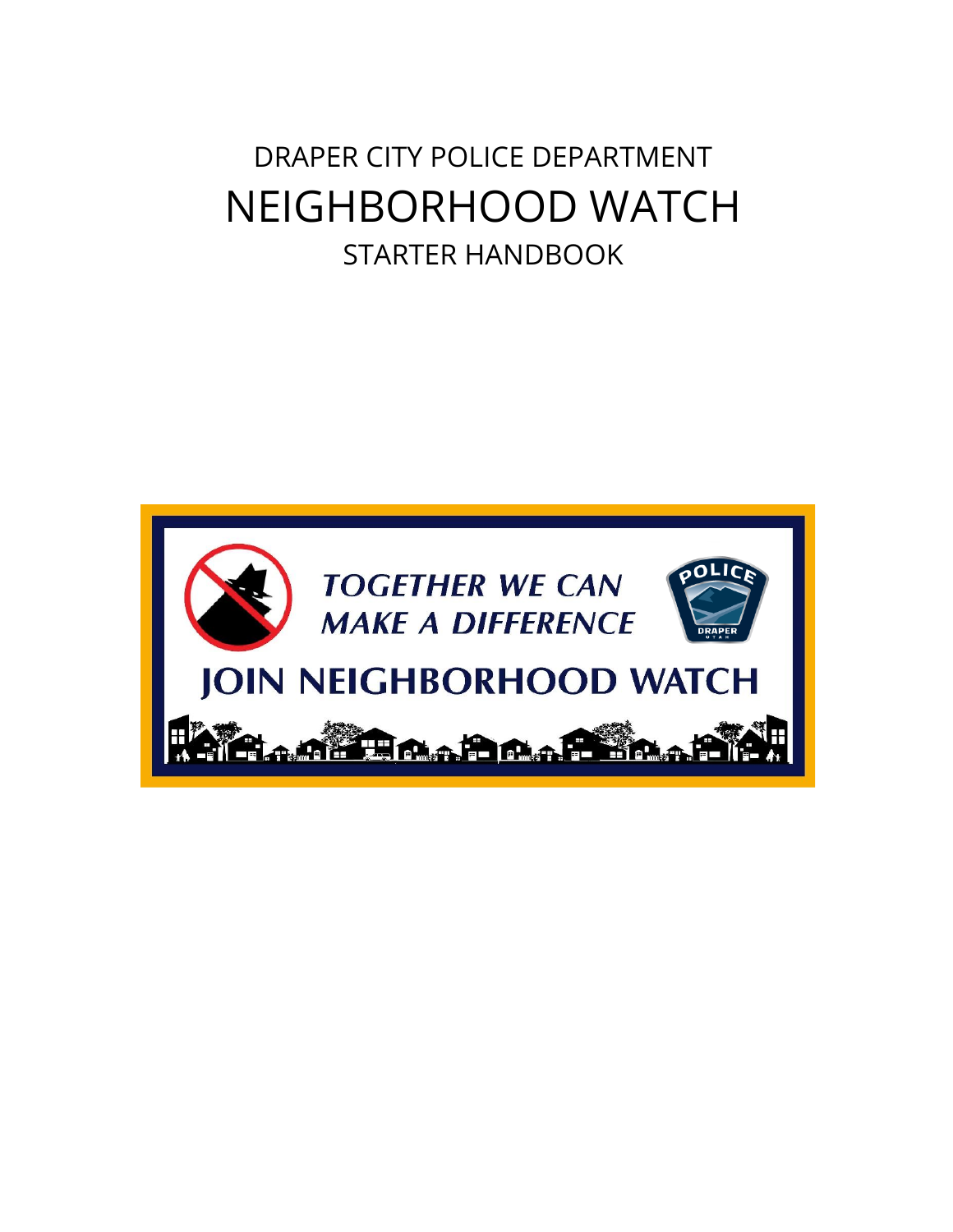Dear Draper Citizen,

I would like to take a moment and express my appreciation for your interest in fighting crime through the Neighborhood Watch Program. It is the responsibility of the Draper City Police Department to provide crime prevention services to the citizens. Neighborhood Watch is one of those services. If used correctly, Neighborhood Watch can provide you with the resources to reduce crime and the fear of crime in your Neighborhood.

The Neighborhood Watch Program is one of the most effective crime fighting and community building programs available to law enforcement and citizens today. It provides the means for citizens to serve as the eyes and ears of the Draper City Police Department by combining efforts. Working together can make the community a safer place to work, live and raise a family. The Police Department can't do it alone! We need your efforts as well.

The enclosed Neighborhood Watch Starter Handbook should provide you with all the information you need to get your Neighborhood Watch Program started. Complete the requested information (pages 7 and 8), then contact me for further help and any questions you have.

Again, thank you for your interest in Neighborhood Watch and please get involved. Draper City is, after all, your community.

Sincerely,

Sue Campbell Draper City Police Department 801.576.6342 s.campbell@draperutah.gov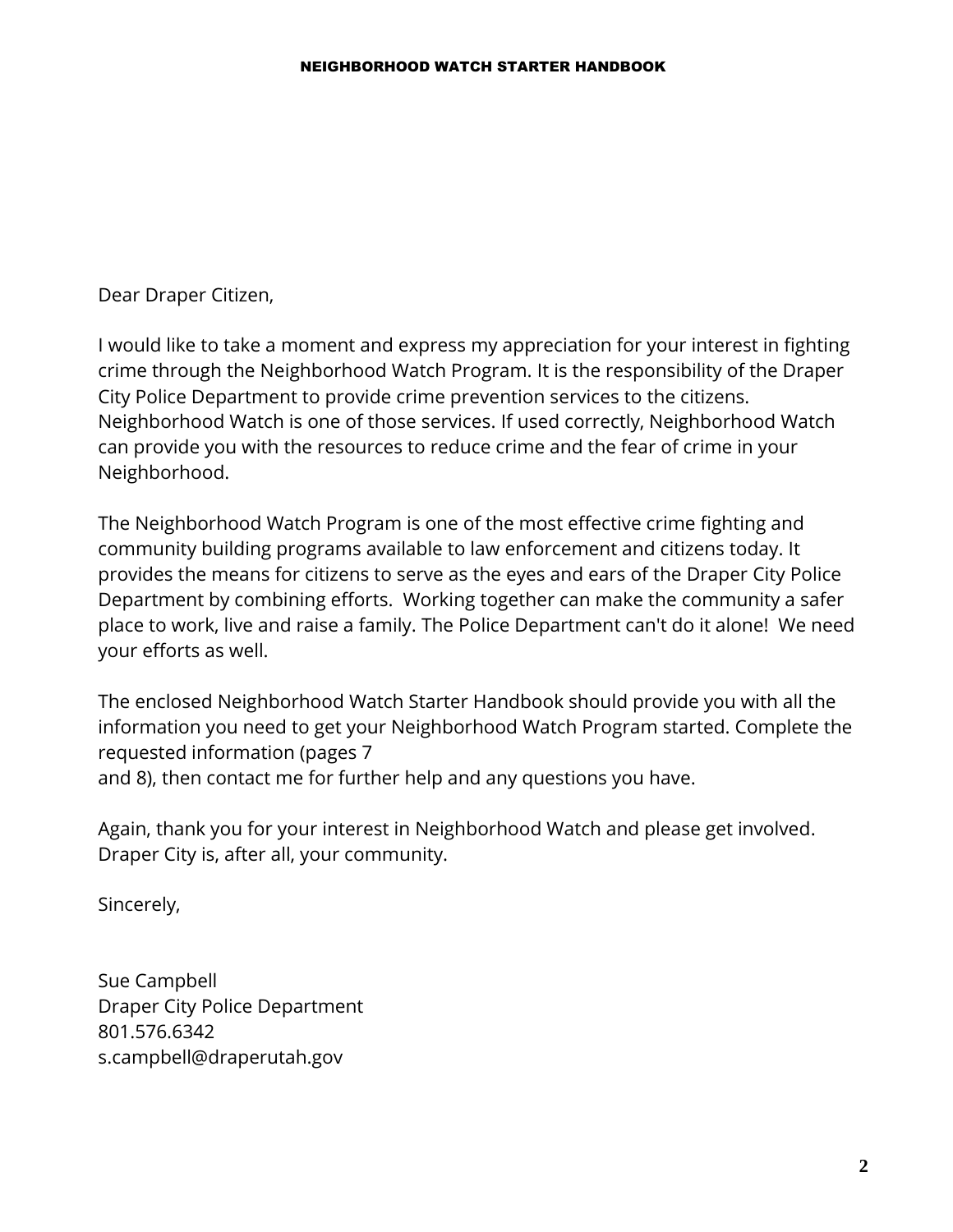# **Want to know the best crime prevention device ever invented?**

A good neighbor! In fact, neighbors working together in cooperation with law enforcement can make one of the best crime-fighting teams around. We call it...**Neighborhood Watch!**

# **What is Neighborhood Watch?**

Neighborhood Watch is a crime prevention program which enlists the active participation of citizens in cooperation with law enforcement to reduce crime in communities. It involves neighbors getting to know each other and building a network of trust and accountability. Neighborhood Watch also involves citizens being trained to recognize and report suspicious activity in their neighborhoods and implementing crime prevention techniques, such as home security, to avoid recurring problems.

# **Why start a Neighborhood Watch?**

Although Draper has a large, well-trained police force, there cannot be a law enforcement officers on every corner. Citizen involvement is a fundamental part of fighting crime. You and your neighbors are the ones who know what is going on in your community and what is considered unusual. By cooperating with each other and police, people can help fight crime in the most effective way – before it begins!

# **How do I start a Neighborhood Watch program in my area?**

Starting a Neighborhood Watch program might seem like a huge task. You might be wondering how much time it requires, who will be involved, or what the benefits are. Enclosed in this packet you will find an easy to follow checklist for starting a Neighborhood Watch Program. Utilize it to help in your process (See page 4).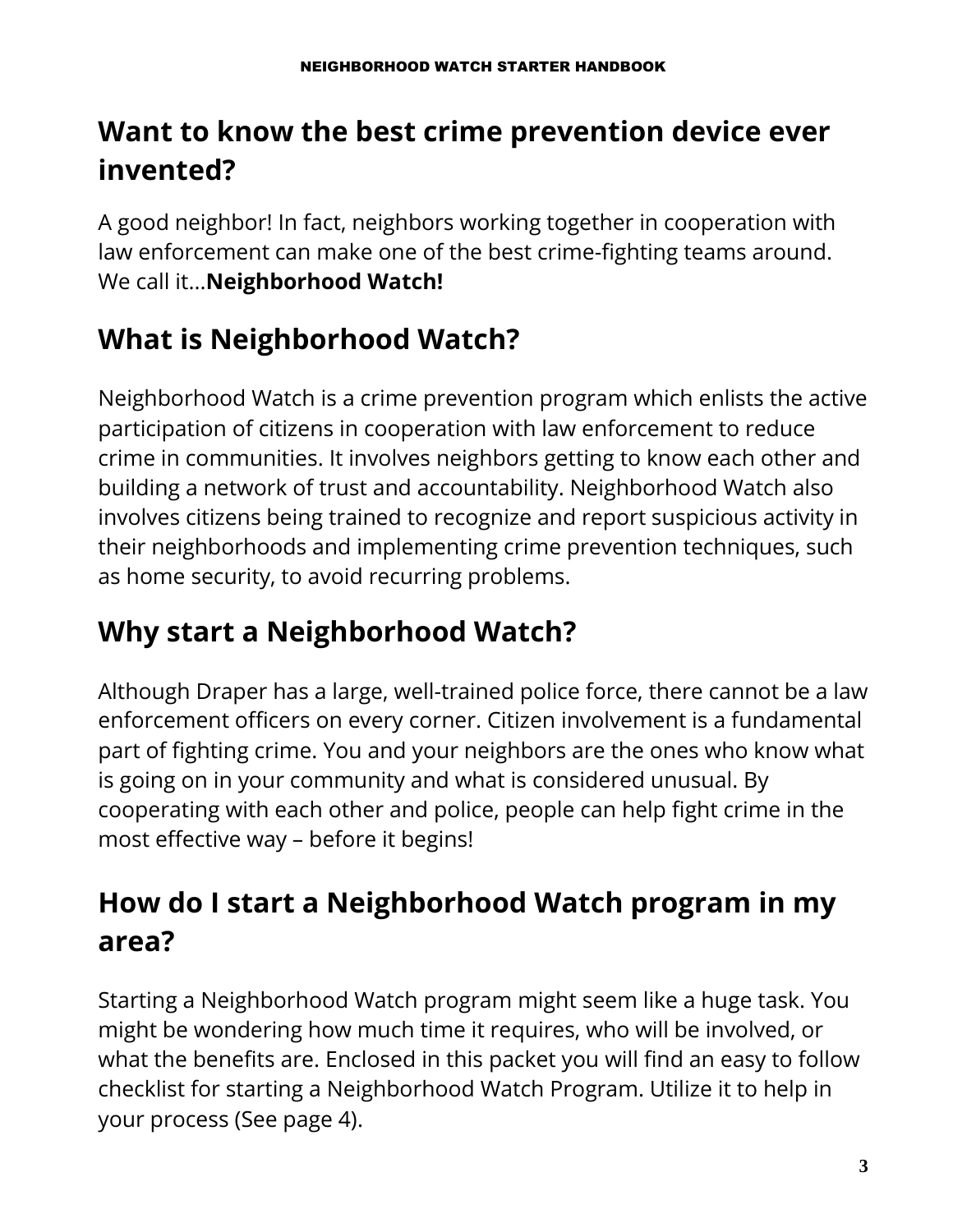## Checklist for Starting a Neighborhood Watch Program:

- 1. Determine if there is a need for or interest in having a program in your neighborhood.
- 2. Contact Sue Campbell, Crime Prevention Specialist, at 801.576.6342 or [s.campbell@draperutah.gov](mailto:s.campbell@draperutah.gov) .Express your Neighborhood's interest in starting a Neighborhood Watch Program and have them send you a "Starter Handbook."
- 3. Read the Neighborhood Watch Starter Handbook.
- 4. Designate a volunteer from your Neighborhood to act as the Area Leader for the Neighborhood Watch Program. The Area Leader will oversee Neighborhood Watch in your specific area. They are responsible for dividing your area into blocks and recruiting Block Leaders. They should be the person responsible for the remainder of this list.
- 5. **To qualify as the Area Leader you must complete and pass a background check. For this background check you must come (in person) to the Draper City Police Department**.
- 6. Fill out the Area Leader Information (page 6) and the map (page 7) and return to the Draper City Police Department, Attn: Sue Campbell at 1020 E. Pioneer Rd., Draper, UT 84020 or email to s.campbell@draperutah.gov
- 7. Designate a first Neighborhood Watch Meeting place, date and time. It is best if you have a couple of dates to work with.
- 8. Contact Sue Campbell to inquire about her availability to attend your first Neighborhood Watch Meeting. She must be present at this meeting for the Neighborhood Watch Group to get trained, organized and certified. **Please allow at least 2-3 weeks advanced notice for preparation and scheduling time.**
- 9. After a date, place and time are chosen and cleared through the Crime Prevention Specialist, you can start advertising for the Neighborhood Watch meeting in your Area. Distribute fliers, make phone calls, send out emails and even go door to door. (Do this two weeks, one week and then one day before the meeting.)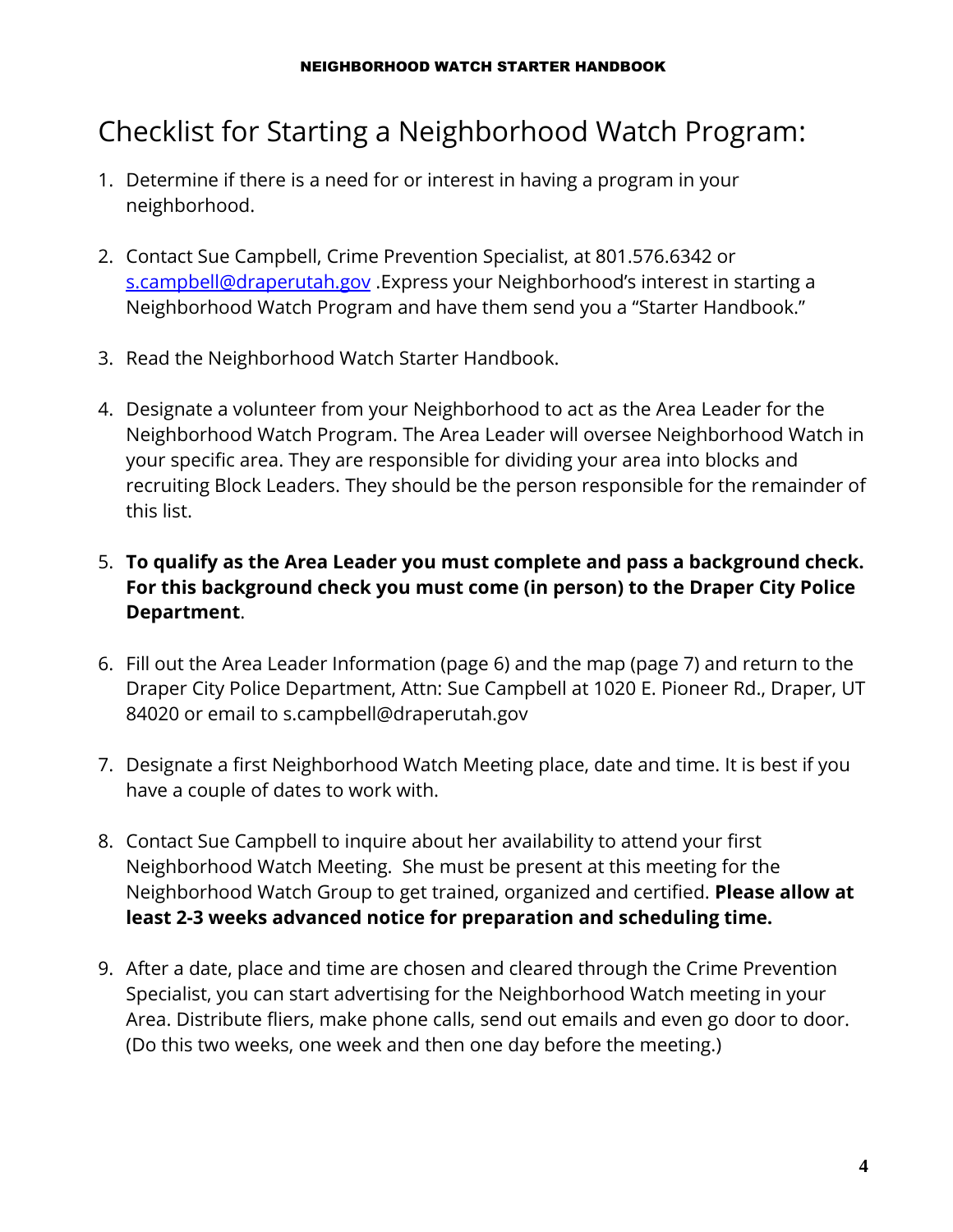# Checklist for the first Neighborhood Watch Meeting:

- 1. At the start-up meeting, you are in charge. Here are some suggestions to ensure success:
	- a. Have nametags and pens.
	- b. Provide plenty of seating (have a back-up plan in the event of bad weather).
	- c. Have refreshments available.
	- d. Allow enough time before and after the meeting for neighbors to socialize.
	- e. Have an attendance sheet where neighbors can list their name, phone number, email address and home address.
	- f. Have a meeting agenda and stick to it (see the attached example on page 5).
- 2. Remember, the Police Department personnel are invited guests. To begin the meeting, introduce your guests. Also, take time to let all neighborhood participants formally introduce themselves and tell where they live.
- 3. After the introductions and any announcements you (as the leader) want to make, turn the time over to the Police Department. Allow at least one hour for the Police Department's presentation.
- 4. At the conclusion of the meeting, thank everyone for coming. You may even want to ask for donations for the program. Donations will provide for Neighborhood Watch Street Signs, Neighborhood Watch Window Decals, any paper and copying needs as well as refreshment costs for your area. This is also a good time to recruit Block Leaders, if you haven't already.
- 5. Hold yearly follow-up Neighborhood Watch Meetings to reacquaint with neighbors.
- 6. Remember your responsibilities as an Area Leader. (See the Neighborhood Watch Leadership Guide Book).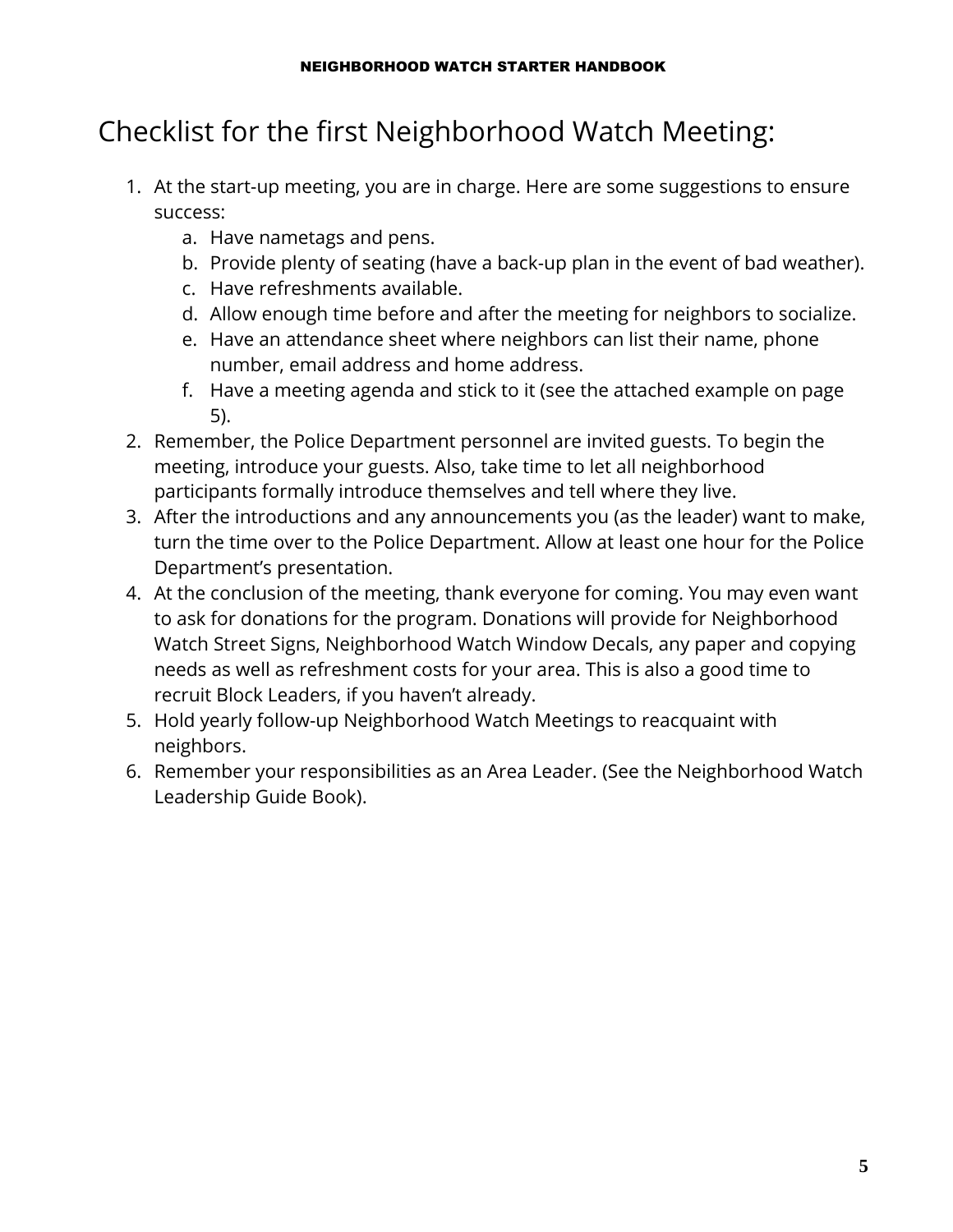### Neighborhood Watch Start-Up Meeting Agenda Example:

### **Tuesday, August 11, 2050**

- **6:45-7:00 PM** Socializing (meet your neighbors) Refreshments Fill out Name Tag Sign Attendance Sheet
- **7:00-7:15 PM Introductions by Area Leader** Announcements by Area Leader

**7:15-8:15 PM Neighborhood Watch Training Presentation and Questions** *Draper City Police Department:*

About the Neighborhood Watch Program Neighborhood Watch Organization Participant's Guidelines Things to Do Right Now Terrorism Awareness and Prevention Emergency Preparedness Reporting a Crime How to Observe Suspect Identification Vehicle Identification Phonetic Alphabet/License Plates Neighborhood Watch Integrity Questions and Answers

**8:15-8:30 PM Conclusion** Block Leader Recruitment by Area Leader (if needed) Socializing (meet your neighbors) Donations to Area Leader Refreshments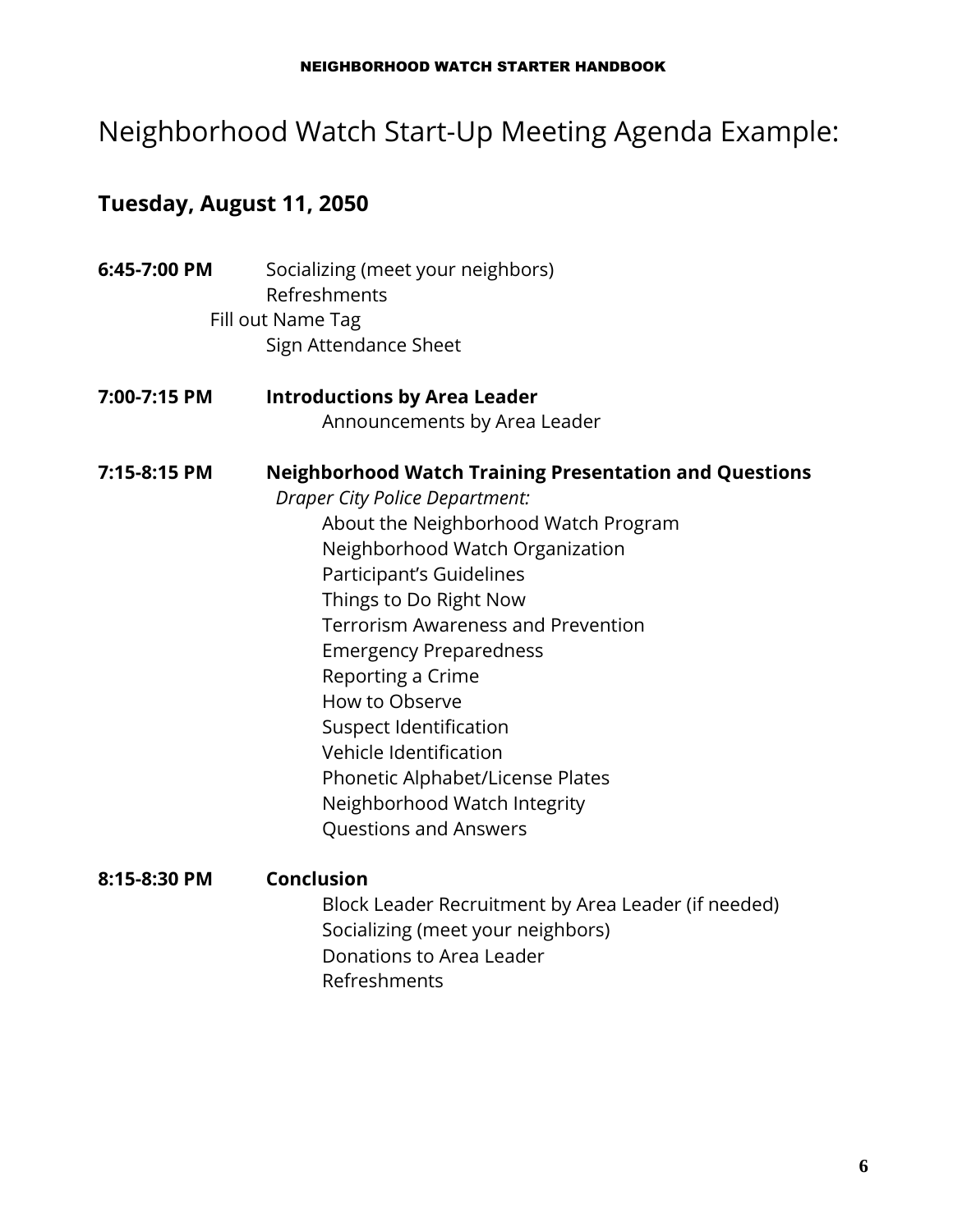### Area Leader Information

As part of the Neighborhood Watch start-up process, each new Neighborhood Watch Area Leader is required to fill out certain information. This is required to make certain that the police department records are accurately maintained for each new area. Please complete this form and the map on the following page. This information is required for your Neighborhood Watch area to be activated and trained by the Police Department.

The Area Leader will oversee Neighborhood Watch in your specific area. They will divide your area into blocks and then recruit Block Leaders to take charge of those blocks. They will coordinate with the Block Leaders for your area to ensure that your area stays active in Neighborhood Watch.

| <b>Name</b>          |  |
|----------------------|--|
| <b>Address</b>       |  |
| <b>Zip Code</b>      |  |
| <b>Home Phone</b>    |  |
| <b>Work Phone</b>    |  |
| <b>Cell Phone</b>    |  |
| <b>Email Address</b> |  |
| Do you have          |  |
| access to the        |  |
| internet?            |  |
| Area name**          |  |

\*\*Create a name that describes your Neighborhood Watch Area, such as: North Corner Canyon, West South Mountain, East Cranberry Hill - Be specific.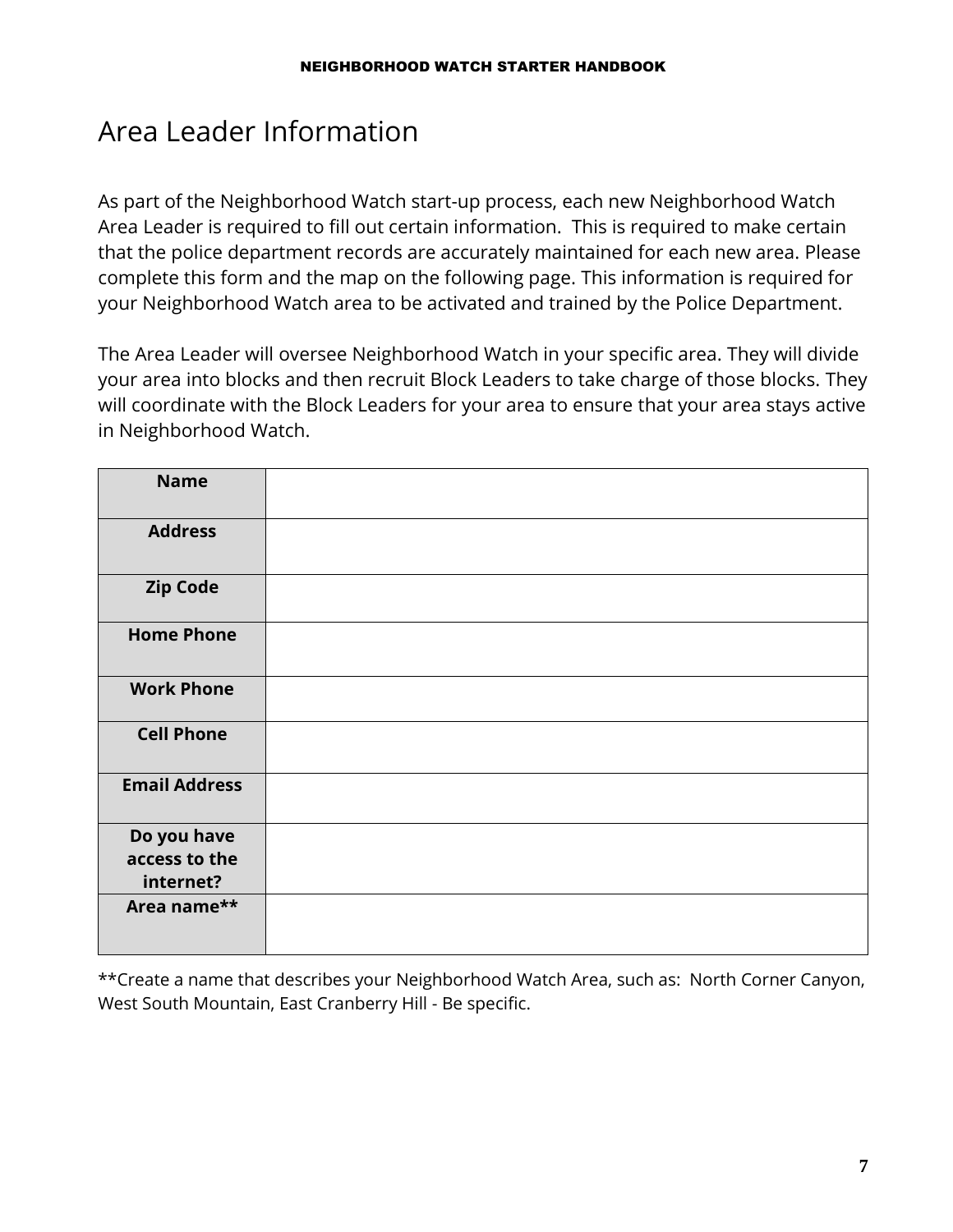### Neighborhood Watch Area Map

Using this page, sketch a map of your Neighborhood Watch Area. The map does not have to be to scale or highly detailed; it needs to be an overview of the area you want your Neighborhood Watch to cover. Please include street names and coordinates. If you already have an area map, simply attach it to this form.

Neighborhood Watch Area Name: \_\_\_\_\_\_\_\_\_\_\_\_\_\_\_\_\_\_\_\_